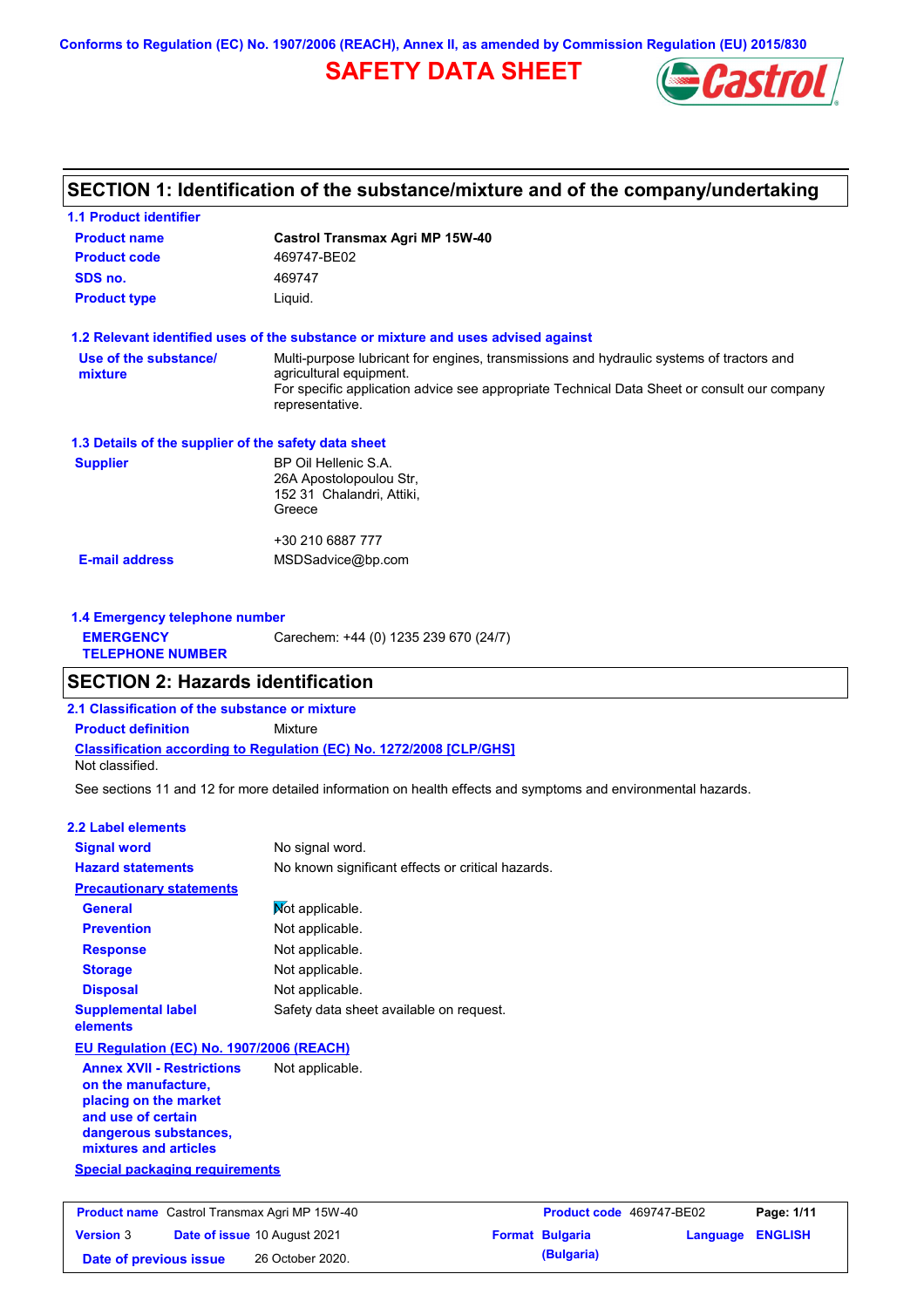#### **Conforms to Regulation (EC) No. 1907/2006 (REACH), Annex II, as amended by Commission Regulation (EU) 2015/830**

## **SECTION 2: Hazards identification**

| <b>Containers to be fitted</b><br>with child-resistant<br>fastenings                                                     | Not applicable.                                                                                                                                                                                                                                                                                                                                                                                                                                                                                                                                                                                                                        |
|--------------------------------------------------------------------------------------------------------------------------|----------------------------------------------------------------------------------------------------------------------------------------------------------------------------------------------------------------------------------------------------------------------------------------------------------------------------------------------------------------------------------------------------------------------------------------------------------------------------------------------------------------------------------------------------------------------------------------------------------------------------------------|
| <b>Tactile warning of danger</b>                                                                                         | Not applicable.                                                                                                                                                                                                                                                                                                                                                                                                                                                                                                                                                                                                                        |
| 2.3 Other hazards                                                                                                        |                                                                                                                                                                                                                                                                                                                                                                                                                                                                                                                                                                                                                                        |
| <b>Results of PBT and vPvB</b><br>assessment                                                                             | Product does not meet the criteria for PBT or vPvB according to Regulation (EC) No. 1907/2006,<br>Annex XIII.                                                                                                                                                                                                                                                                                                                                                                                                                                                                                                                          |
| <b>Product meets the criteria</b><br>for PBT or vPvB according<br>to Regulation (EC) No.<br><b>1907/2006, Annex XIII</b> | This mixture does not contain any substances that are assessed to be a PBT or a vPvB.                                                                                                                                                                                                                                                                                                                                                                                                                                                                                                                                                  |
| Other hazards which do<br>not result in classification                                                                   | Defatting to the skin.<br>USED ENGINE OILS<br>Used engine oil may contain hazardous components which have the potential to cause skin<br>cancer.<br>See Toxicological Information, section 11 of this Safety Data Sheet.<br>Note: High Pressure Applications<br>Injections through the skin resulting from contact with the product at high pressure constitute a<br>major medical emergency.<br>See 'Notes to physician' under First-Aid Measures, Section 4 of this Safety Data Sheet.<br>Experimental data on one or more of the components has been used to determine all or part of<br>the hazard classification of this product. |

### **SECTION 3: Composition/information on ingredients**

**3.2 Mixtures Product definition**

Mixture

Highly refined base oil (IP 346 DMSO extract < 3%). Proprietary performance additives.

| <b>Product/ingredient</b><br>name                                                                   | <b>Identifiers</b>                                                                             | $\%$      | <b>Regulation (EC) No.</b><br>1272/2008 [CLP]                      | <b>Type</b> |
|-----------------------------------------------------------------------------------------------------|------------------------------------------------------------------------------------------------|-----------|--------------------------------------------------------------------|-------------|
| Distillates (petroleum), hydrotreated<br>heavy paraffinic                                           | REACH #: 01-2119484627-25<br>EC: 265-157-1<br>CAS: 64742-54-7<br>Index: 649-467-00-8           | ≥25 - ≤50 | Not classified.                                                    | $[2]$       |
| Distillates (petroleum), solvent-<br>dewaxed heavy paraffinic                                       | REACH #: 01-2119471299-27 ≥25 - ≤50<br>EC: 265-169-7<br>CAS: 64742-65-0<br>Index: 649-474-00-6 |           | Not classified.                                                    | $[2]$       |
| Distillates (petroleum), hydrotreated<br>heavy paraffinic                                           | REACH #: 01-2119484627-25 ≤3<br>EC: 265-157-1<br>CAS: 64742-54-7<br>Index: 649-467-00-8        |           | Asp. Tox. 1, H304                                                  | [1] [2]     |
| Distillates (petroleum), solvent-<br>dewaxed heavy paraffinic                                       | REACH #: 01-2119471299-27 ≤3<br>EC: 265-169-7<br>CAS: 64742-65-0<br>Index: 649-474-00-6        |           | Asp. Tox. 1, H304                                                  | [1] [2]     |
| Phosphorodithioic acid, mixed O,O-bis<br>(2-ethylhexyl and iso-Bu and iso-Pr)<br>esters, zinc salts | REACH #: 01-2119521201-61 ≤3<br>EC: 288-917-4<br>CAS: 85940-28-9                               |           | Skin Irrit. 2, H315<br>Eye Dam. 1, H318<br>Aquatic Chronic 2, H411 | $[1]$       |

**See Section 16 for the full text of the H statements declared above.**

#### **Type**

[1] Substance classified with a health or environmental hazard

[2] Substance with a workplace exposure limit

[3] Substance meets the criteria for PBT according to Regulation (EC) No. 1907/2006, Annex XIII

[4] Substance meets the criteria for vPvB according to Regulation (EC) No. 1907/2006, Annex XIII

[5] Substance of equivalent concern

[6] Additional disclosure due to company policy

Occupational exposure limits, if available, are listed in Section 8.

|                        | <b>Product name</b> Castrol Transmax Agri MP 15W-40 | <b>Product code</b> 469747-BE02 |                         | Page: 2/11 |
|------------------------|-----------------------------------------------------|---------------------------------|-------------------------|------------|
| <b>Version 3</b>       | <b>Date of issue 10 August 2021</b>                 | <b>Format Bulgaria</b>          | <b>Language ENGLISH</b> |            |
| Date of previous issue | 26 October 2020.                                    | (Bulgaria)                      |                         |            |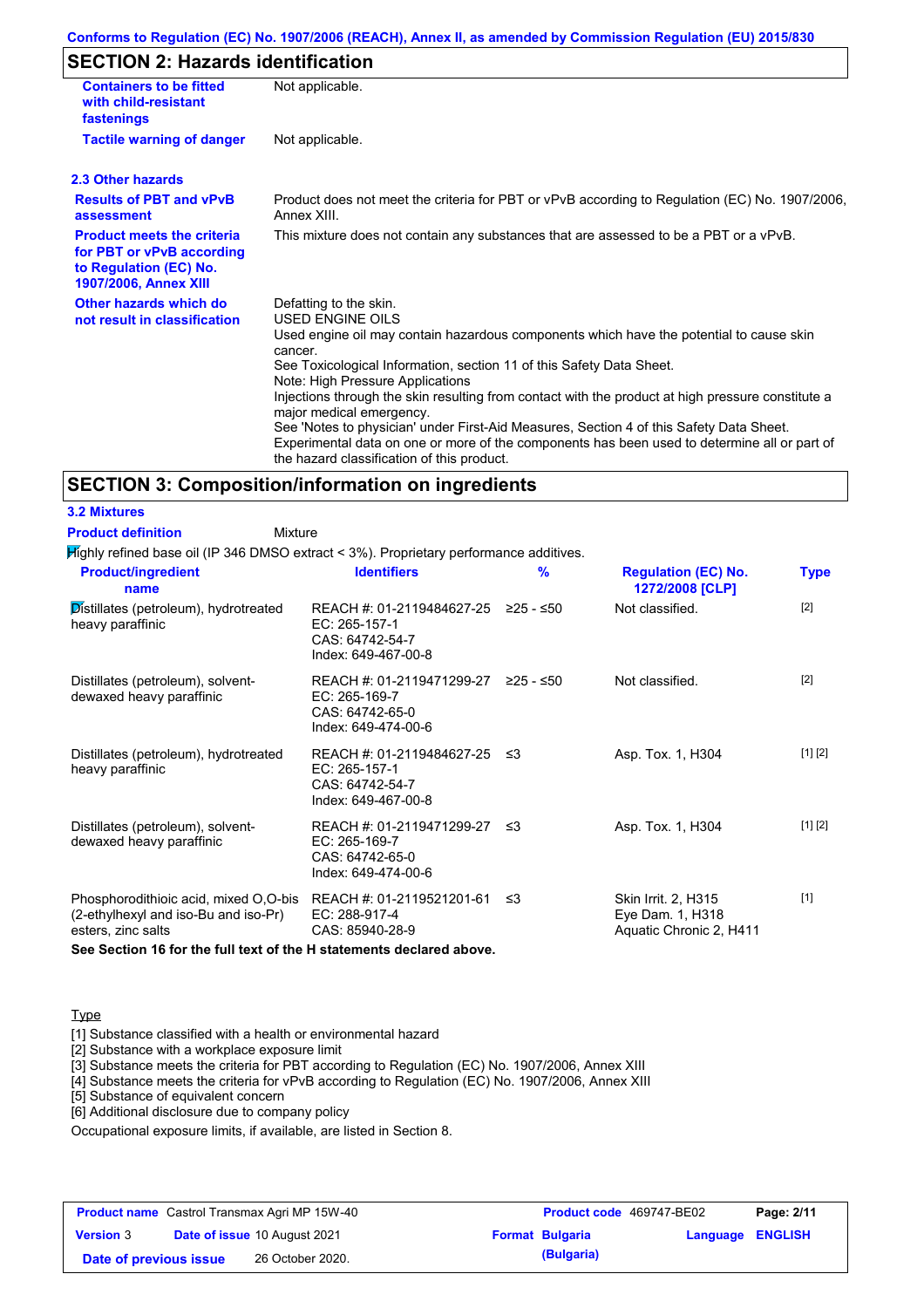## **SECTION 4: First aid measures**

#### Do not induce vomiting unless directed to do so by medical personnel. Get medical attention if symptoms occur. In case of contact, immediately flush eyes with plenty of water for at least 15 minutes. Eyelids should be held away from the eyeball to ensure thorough rinsing. Check for and remove any contact lenses. Get medical attention. **4.1 Description of first aid measures** If inhaled, remove to fresh air. Get medical attention if symptoms occur. **Ingestion Inhalation Eye contact Protection of first-aiders** No action shall be taken involving any personal risk or without suitable training. It may be dangerous to the person providing aid to give mouth-to-mouth resuscitation. **Skin contact** Wash skin thoroughly with soap and water or use recognised skin cleanser. Remove contaminated clothing and shoes. Wash clothing before reuse. Clean shoes thoroughly before reuse. Get medical attention if irritation develops.

#### **4.2 Most important symptoms and effects, both acute and delayed**

See Section 11 for more detailed information on health effects and symptoms.

| <b>Potential acute health effects</b> |                                                                                                                   |
|---------------------------------------|-------------------------------------------------------------------------------------------------------------------|
| <b>Inhalation</b>                     | Vapour inhalation under ambient conditions is not normally a problem due to low vapour<br>pressure.               |
| <b>Ingestion</b>                      | No known significant effects or critical hazards.                                                                 |
| <b>Skin contact</b>                   | Defatting to the skin. May cause skin dryness and irritation.                                                     |
| <b>Eye contact</b>                    | Not classified as an eye irritant. Based on data available for this or related materials.                         |
|                                       | Delayed and immediate effects as well as chronic effects from short and long-term exposure                        |
| <b>Inhalation</b>                     | Overexposure to the inhalation of airborne droplets or aerosols may cause irritation of the<br>respiratory tract. |
| <b>Ingestion</b>                      | Ingestion of large quantities may cause nausea and diarrhoea.                                                     |
| <b>Skin contact</b>                   | Prolonged or repeated contact can defat the skin and lead to irritation and/or dermatitis.                        |
| Eye contact                           | Potential risk of transient stinging or redness if accidental eye contact occurs.                                 |
|                                       | 4.3 Indication of any immediate medical attention and special treatment needed                                    |
| Notae to physician                    | Treatment should in general he symptomatic and directed to relieving any effects                                  |

**Notes to physician** Treatment should in general be symptomatic and directed to relieving any effects. Note: High Pressure Applications Injections through the skin resulting from contact with the product at high pressure constitute a major medical emergency. Injuries may not appear serious at first but within a few hours tissue becomes swollen, discoloured and extremely painful with extensive subcutaneous necrosis. Surgical exploration should be undertaken without delay. Thorough and extensive debridement of the wound and underlying tissue is necessary to minimise tissue loss and prevent or limit permanent damage. Note that high pressure may force the product considerable distances along tissue planes.

## **SECTION 5: Firefighting measures**

| 5.1 Extinguishing media                                   |                                                                                                                                                                                                                                                                                                                                                                   |
|-----------------------------------------------------------|-------------------------------------------------------------------------------------------------------------------------------------------------------------------------------------------------------------------------------------------------------------------------------------------------------------------------------------------------------------------|
| <b>Suitable extinguishing</b><br>media                    | In case of fire, use foam, dry chemical or carbon dioxide extinguisher or spray.                                                                                                                                                                                                                                                                                  |
| <b>Unsuitable extinguishing</b><br>media                  | Do not use water jet. The use of a water jet may cause the fire to spread by splashing the<br>burning product.                                                                                                                                                                                                                                                    |
| 5.2 Special hazards arising from the substance or mixture |                                                                                                                                                                                                                                                                                                                                                                   |
| <b>Hazards from the</b><br>substance or mixture           | In a fire or if heated, a pressure increase will occur and the container may burst.                                                                                                                                                                                                                                                                               |
| <b>Hazardous combustion</b><br>products                   | Combustion products may include the following:<br>carbon oxides (CO, CO <sub>2</sub> ) (carbon monoxide, carbon dioxide)                                                                                                                                                                                                                                          |
| 5.3 Advice for firefighters                               |                                                                                                                                                                                                                                                                                                                                                                   |
| <b>Special precautions for</b><br>fire-fighters           | No action shall be taken involving any personal risk or without suitable training. Promptly<br>isolate the scene by removing all persons from the vicinity of the incident if there is a fire.                                                                                                                                                                    |
| <b>Special protective</b><br>equipment for fire-fighters  | Fire-fighters should wear appropriate protective equipment and self-contained breathing<br>apparatus (SCBA) with a full face-piece operated in positive pressure mode. Clothing for fire-<br>fighters (including helmets, protective boots and gloves) conforming to European standard EN<br>469 will provide a basic level of protection for chemical incidents. |

| <b>Product name</b> Castrol Transmax Agri MP 15W-40 |  | <b>Product code</b> 469747-BE02     |  | Page: 3/11             |                         |  |
|-----------------------------------------------------|--|-------------------------------------|--|------------------------|-------------------------|--|
| <b>Version 3</b>                                    |  | <b>Date of issue 10 August 2021</b> |  | <b>Format Bulgaria</b> | <b>Language ENGLISH</b> |  |
| Date of previous issue                              |  | 26 October 2020.                    |  | (Bulgaria)             |                         |  |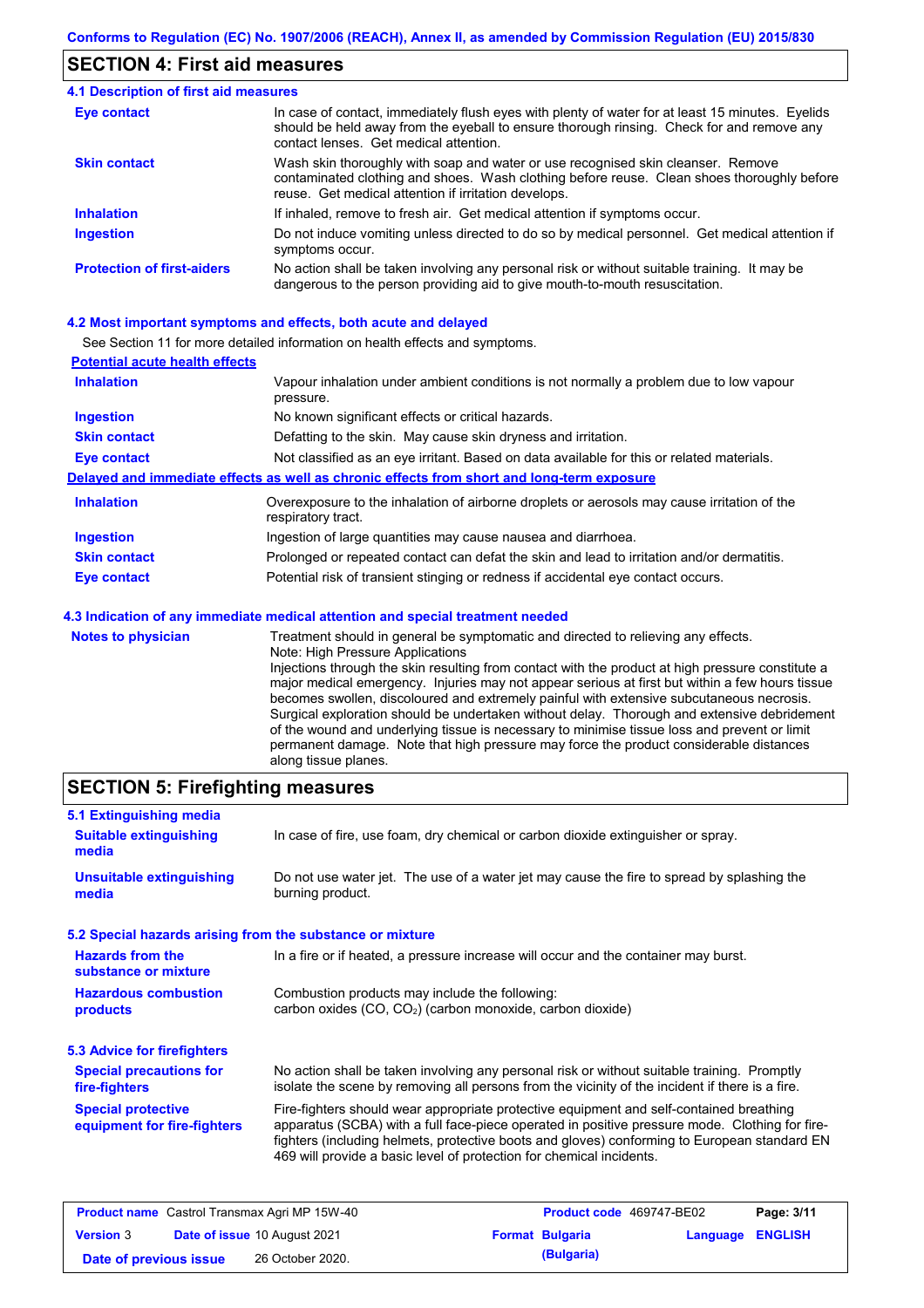## **SECTION 6: Accidental release measures**

|                                                          | 6.1 Personal precautions, protective equipment and emergency procedures                                                                                                                                                                                                                                                                                                                        |
|----------------------------------------------------------|------------------------------------------------------------------------------------------------------------------------------------------------------------------------------------------------------------------------------------------------------------------------------------------------------------------------------------------------------------------------------------------------|
| For non-emergency<br>personnel                           | No action shall be taken involving any personal risk or without suitable training. Evacuate<br>surrounding areas. Keep unnecessary and unprotected personnel from entering. Do not touch<br>or walk through spilt material. Floors may be slippery; use care to avoid falling. Put on<br>appropriate personal protective equipment.                                                            |
| For emergency responders                                 | Entry into a confined space or poorly ventilated area contaminated with vapour, mist or fume is<br>extremely hazardous without the correct respiratory protective equipment and a safe system of<br>work. Wear self-contained breathing apparatus. Wear a suitable chemical protective suit.<br>Chemical resistant boots. See also the information in "For non-emergency personnel".           |
| <b>6.2 Environmental</b><br>precautions                  | Avoid dispersal of spilt material and runoff and contact with soil, waterways, drains and sewers.<br>Inform the relevant authorities if the product has caused environmental pollution (sewers,<br>waterways, soil or air).                                                                                                                                                                    |
| 6.3 Methods and material for containment and cleaning up |                                                                                                                                                                                                                                                                                                                                                                                                |
| <b>Small spill</b>                                       | Stop leak if without risk. Move containers from spill area. Absorb with an inert material and<br>place in an appropriate waste disposal container. Dispose of via a licensed waste disposal<br>contractor.                                                                                                                                                                                     |
| <b>Large spill</b>                                       | Stop leak if without risk. Move containers from spill area. Prevent entry into sewers, water<br>courses, basements or confined areas. Contain and collect spillage with non-combustible,<br>absorbent material e.g. sand, earth, vermiculite or diatomaceous earth and place in container<br>for disposal according to local regulations. Dispose of via a licensed waste disposal contractor. |
| 6.4 Reference to other<br><b>sections</b>                | See Section 1 for emergency contact information.<br>See Section 5 for firefighting measures.<br>See Section 8 for information on appropriate personal protective equipment.<br>See Section 12 for environmental precautions.<br>See Section 13 for additional waste treatment information.                                                                                                     |

# **SECTION 7: Handling and storage**

## **7.1 Precautions for safe handling**

| <b>Protective measures</b>                                                           | Put on appropriate personal protective equipment.                                                                                                                                                                                                                                                                                                                                                                                                                                        |
|--------------------------------------------------------------------------------------|------------------------------------------------------------------------------------------------------------------------------------------------------------------------------------------------------------------------------------------------------------------------------------------------------------------------------------------------------------------------------------------------------------------------------------------------------------------------------------------|
| <b>Advice on general</b><br>occupational hygiene                                     | Eating, drinking and smoking should be prohibited in areas where this material is handled.<br>stored and processed. Wash thoroughly after handling. Remove contaminated clothing and<br>protective equipment before entering eating areas. See also Section 8 for additional<br>information on hygiene measures.                                                                                                                                                                         |
| <b>7.2 Conditions for safe</b><br>storage, including any<br><i>incompatibilities</i> | Store in accordance with local requlations. Store in a dry, cool and well-ventilated area, away<br>from incompatible materials (see Section 10). Keep away from heat and direct sunlight. Keep<br>container tightly closed and sealed until ready for use. Containers that have been opened must<br>be carefully resealed and kept upright to prevent leakage. Store and use only in equipment/<br>containers designed for use with this product. Do not store in unlabelled containers. |
| <b>Not suitable</b>                                                                  | Prolonged exposure to elevated temperature                                                                                                                                                                                                                                                                                                                                                                                                                                               |
| 7.3 Specific end use(s)                                                              |                                                                                                                                                                                                                                                                                                                                                                                                                                                                                          |
| <b>Recommendations</b>                                                               | See section 1.2 and Exposure scenarios in annex, if applicable.                                                                                                                                                                                                                                                                                                                                                                                                                          |

# **SECTION 8: Exposure controls/personal protection**

| <b>Occupational exposure limits</b>                          | No exposure limit value known.                                                                                                                                                      |  |  |  |
|--------------------------------------------------------------|-------------------------------------------------------------------------------------------------------------------------------------------------------------------------------------|--|--|--|
| <b>Product/ingredient name</b>                               | <b>Exposure limit values</b>                                                                                                                                                        |  |  |  |
| Distillates (petroleum), hydrotreated heavy paraffinic       | Ministry of Labour and Social Policy and the Ministry of Health -<br>Ordinance No 13/2003. (Bulgaria).<br>Limit value 8 hours: 5 mg/m <sup>3</sup> 8 hours. Issued/Revised: 12/2006 |  |  |  |
| Distillates (petroleum), solvent-dewaxed heavy<br>paraffinic | Ministry of Labour and Social Policy and the Ministry of Health -<br>Ordinance No 13/2003. (Bulgaria).<br>Limit value 8 hours: 5 mg/m <sup>3</sup> 8 hours. Issued/Revised: 12/2006 |  |  |  |
| Distillates (petroleum), hydrotreated heavy paraffinic       | Ministry of Labour and Social Policy and the Ministry of Health -<br>Ordinance No 13/2003. (Bulgaria).<br>Limit value 8 hours: 5 mg/m <sup>3</sup> 8 hours. Issued/Revised: 12/2006 |  |  |  |
| Distillates (petroleum), solvent-dewaxed heavy<br>paraffinic | Ministry of Labour and Social Policy and the Ministry of Health -<br>Ordinance No 13/2003. (Bulgaria).                                                                              |  |  |  |
| <b>Product name</b> Castrol Transmax Agri MP 15W-40          | Page: 4/11<br>Product code 469747-BE02                                                                                                                                              |  |  |  |
| Date of issue 10 August 2021<br><b>Version 3</b>             | <b>ENGLISH</b><br><b>Format Bulgaria</b><br>Language                                                                                                                                |  |  |  |
| 26 October 2020.<br>Date of previous issue                   | (Bulgaria)                                                                                                                                                                          |  |  |  |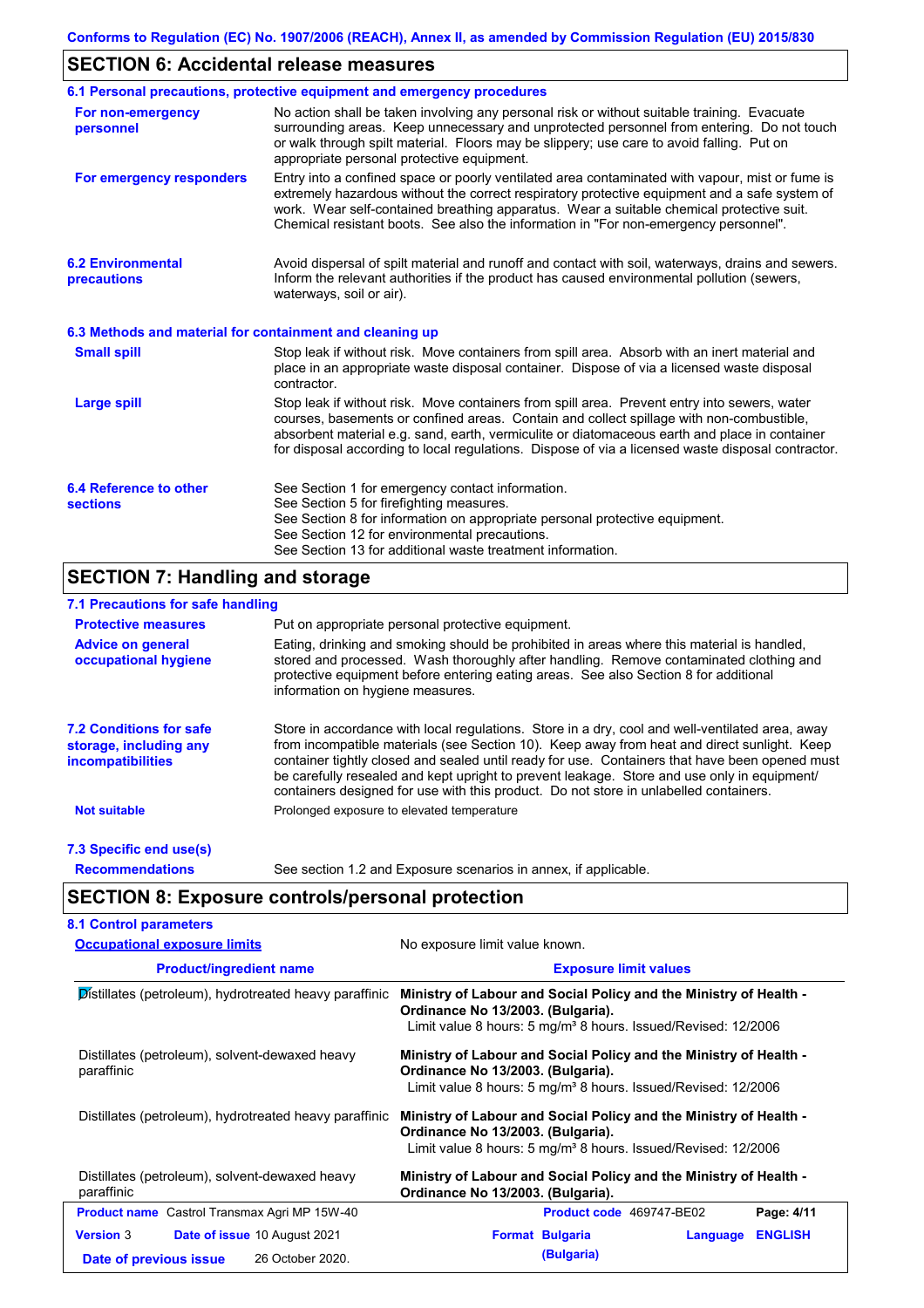## **SECTION 8: Exposure controls/personal protection**

Limit value 8 hours: 5 mg/m<sup>3</sup> 8 hours. Issued/Revised: 12/2006

Whilst specific OELs for certain components may be shown in this section, other components may be present in any mist, vapour or dust produced. Therefore, the specific OELs may not be applicable to the product as a whole and are provided for guidance only.

**Recommended monitoring procedures**

If this product contains ingredients with exposure limits, personal, workplace atmosphere or biological monitoring may be required to determine the effectiveness of the ventilation or other control measures and/or the necessity to use respiratory protective equipment. Reference should be made to monitoring standards, such as the following: European Standard EN 689 (Workplace atmospheres - Guidance for the assessment of exposure by inhalation to chemical agents for comparison with limit values and measurement strategy) European Standard EN 14042 (Workplace atmospheres - Guide for the application and use of procedures for the assessment of exposure to chemical and biological agents) European Standard EN 482 (Workplace atmospheres - General requirements for the performance of procedures for the measurement of chemical agents) Reference to national guidance documents for methods for the determination of hazardous substances will also be required.

### **Derived No Effect Level**

No DNELs/DMELs available.

#### **Predicted No Effect Concentration**

No PNECs available

| <b>8.2 Exposure controls</b>                      |                                                                                                                                                                                                                                                                                                                                                                                                                                                                                                                                                                                                                                                                                                                                                                                                                                                                                                                                                                                                         |
|---------------------------------------------------|---------------------------------------------------------------------------------------------------------------------------------------------------------------------------------------------------------------------------------------------------------------------------------------------------------------------------------------------------------------------------------------------------------------------------------------------------------------------------------------------------------------------------------------------------------------------------------------------------------------------------------------------------------------------------------------------------------------------------------------------------------------------------------------------------------------------------------------------------------------------------------------------------------------------------------------------------------------------------------------------------------|
| <b>Appropriate engineering</b><br><b>controls</b> | Provide exhaust ventilation or other engineering controls to keep the relevant airborne<br>concentrations below their respective occupational exposure limits.<br>All activities involving chemicals should be assessed for their risks to health, to ensure<br>exposures are adequately controlled. Personal protective equipment should only be considered<br>after other forms of control measures (e.g. engineering controls) have been suitably evaluated.<br>Personal protective equipment should conform to appropriate standards, be suitable for use, be<br>kept in good condition and properly maintained.<br>Your supplier of personal protective equipment should be consulted for advice on selection and<br>appropriate standards. For further information contact your national organisation for standards.<br>The final choice of protective equipment will depend upon a risk assessment. It is important to<br>ensure that all items of personal protective equipment are compatible. |
| <b>Individual protection measures</b>             |                                                                                                                                                                                                                                                                                                                                                                                                                                                                                                                                                                                                                                                                                                                                                                                                                                                                                                                                                                                                         |
| <b>Hygiene measures</b>                           | Wash hands, forearms and face thoroughly after handling chemical products, before eating,<br>smoking and using the lavatory and at the end of the working period. Ensure that eyewash<br>stations and safety showers are close to the workstation location.                                                                                                                                                                                                                                                                                                                                                                                                                                                                                                                                                                                                                                                                                                                                             |
| <b>Respiratory protection</b>                     | In case of insufficient ventilation, wear suitable respiratory equipment.<br>The correct choice of respiratory protection depends upon the chemicals being handled, the<br>conditions of work and use, and the condition of the respiratory equipment. Safety procedures<br>should be developed for each intended application. Respiratory protection equipment should<br>therefore be chosen in consultation with the supplier/manufacturer and with a full assessment<br>of the working conditions.                                                                                                                                                                                                                                                                                                                                                                                                                                                                                                   |
| <b>Eye/face protection</b>                        | Safety glasses with side shields.                                                                                                                                                                                                                                                                                                                                                                                                                                                                                                                                                                                                                                                                                                                                                                                                                                                                                                                                                                       |
| <b>Skin protection</b>                            |                                                                                                                                                                                                                                                                                                                                                                                                                                                                                                                                                                                                                                                                                                                                                                                                                                                                                                                                                                                                         |
| <b>Hand protection</b>                            | <b>General Information:</b>                                                                                                                                                                                                                                                                                                                                                                                                                                                                                                                                                                                                                                                                                                                                                                                                                                                                                                                                                                             |
|                                                   | Because specific work environments and material handling practices vary, safety procedures<br>should be developed for each intended application. The correct choice of protective gloves<br>depends upon the chemicals being handled, and the conditions of work and use. Most gloves<br>provide protection for only a limited time before they must be discarded and replaced (even the<br>best chemically resistant gloves will break down after repeated chemical exposures).                                                                                                                                                                                                                                                                                                                                                                                                                                                                                                                        |
|                                                   | Gloves should be chosen in consultation with the supplier / manufacturer and taking account of<br>a full assessment of the working conditions.                                                                                                                                                                                                                                                                                                                                                                                                                                                                                                                                                                                                                                                                                                                                                                                                                                                          |
|                                                   | Recommended: Nitrile gloves.<br><b>Breakthrough time:</b>                                                                                                                                                                                                                                                                                                                                                                                                                                                                                                                                                                                                                                                                                                                                                                                                                                                                                                                                               |
|                                                   | Breakthrough time data are generated by glove manufacturers under laboratory test conditions<br>and represent how long a glove can be expected to provide effective permeation resistance. It<br>is important when following breakthrough time recommendations that actual workplace<br>conditions are taken into account. Always consult with your glove supplier for up-to-date<br>technical information on breakthrough times for the recommended glove type.<br>Our recommendations on the selection of gloves are as follows:<br>Continuous contact:                                                                                                                                                                                                                                                                                                                                                                                                                                               |

| <b>Product name</b> Castrol Transmax Agri MP 15W-40 |  | Product code 469747-BE02            |  | Page: 5/11             |                         |  |
|-----------------------------------------------------|--|-------------------------------------|--|------------------------|-------------------------|--|
| <b>Version 3</b>                                    |  | <b>Date of issue 10 August 2021</b> |  | <b>Format Bulgaria</b> | <b>Language ENGLISH</b> |  |
| Date of previous issue                              |  | 26 October 2020.                    |  | (Bulgaria)             |                         |  |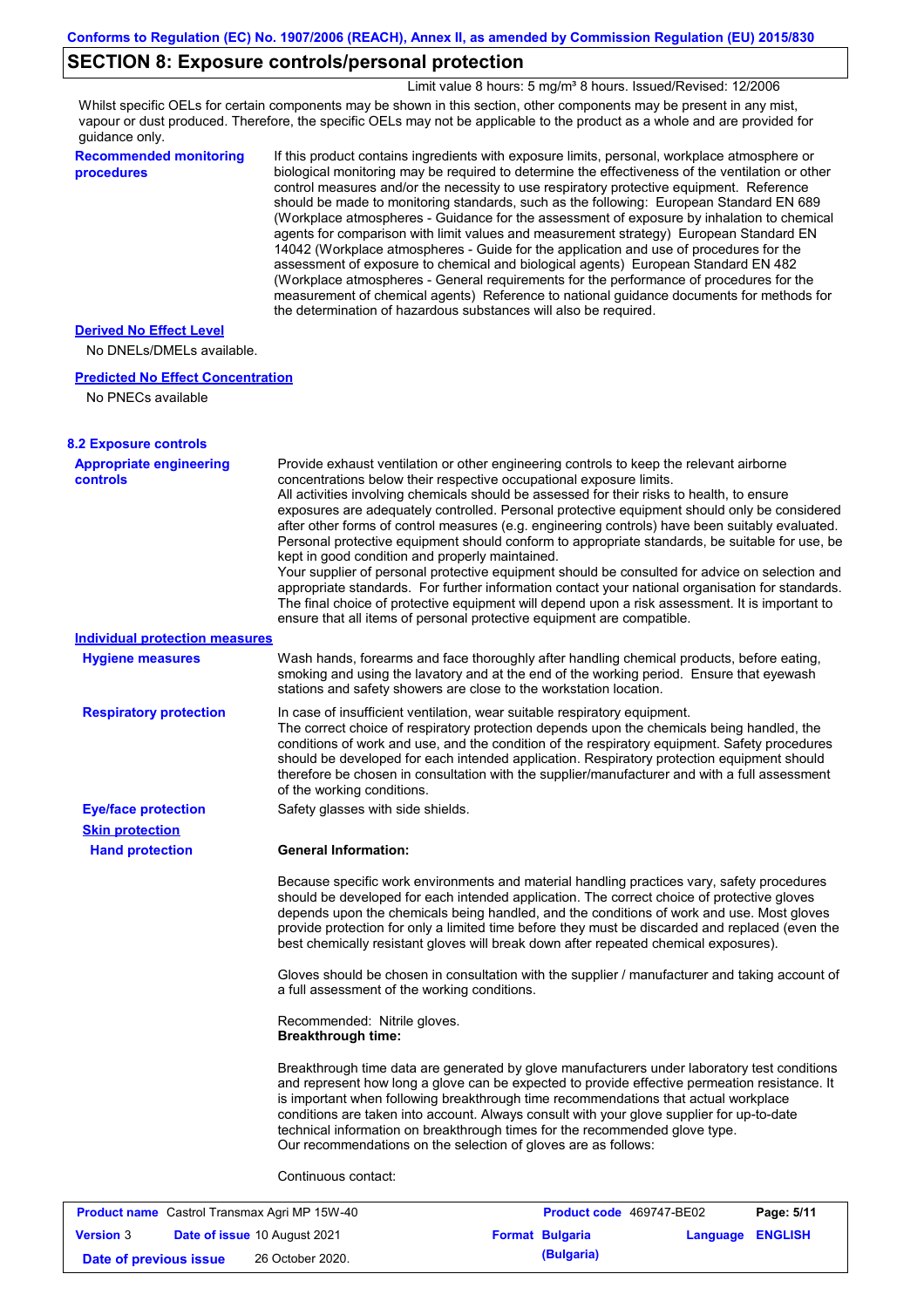# **SECTION 8: Exposure controls/personal protection**

|                                           | $\sim$                                                                                                                                                                                                                                                                                                                                                                                                                                                                                                                                                                                                                                                                                |
|-------------------------------------------|---------------------------------------------------------------------------------------------------------------------------------------------------------------------------------------------------------------------------------------------------------------------------------------------------------------------------------------------------------------------------------------------------------------------------------------------------------------------------------------------------------------------------------------------------------------------------------------------------------------------------------------------------------------------------------------|
|                                           | Gloves with a minimum breakthrough time of 240 minutes, or >480 minutes if suitable gloves<br>can be obtained.<br>If suitable gloves are not available to offer that level of protection, gloves with shorter<br>breakthrough times may be acceptable as long as appropriate glove maintenance and<br>replacement regimes are determined and adhered to.                                                                                                                                                                                                                                                                                                                              |
|                                           | Short-term / splash protection:                                                                                                                                                                                                                                                                                                                                                                                                                                                                                                                                                                                                                                                       |
|                                           | Recommended breakthrough times as above.<br>It is recognised that for short-term, transient exposures, gloves with shorter breakthrough times<br>may commonly be used. Therefore, appropriate maintenance and replacement regimes must<br>be determined and rigorously followed.                                                                                                                                                                                                                                                                                                                                                                                                      |
|                                           | <b>Glove Thickness:</b>                                                                                                                                                                                                                                                                                                                                                                                                                                                                                                                                                                                                                                                               |
|                                           | For general applications, we recommend gloves with a thickness typically greater than 0.35 mm.                                                                                                                                                                                                                                                                                                                                                                                                                                                                                                                                                                                        |
|                                           | It should be emphasised that glove thickness is not necessarily a good predictor of glove<br>resistance to a specific chemical, as the permeation efficiency of the glove will be dependent<br>on the exact composition of the glove material. Therefore, glove selection should also be based<br>on consideration of the task requirements and knowledge of breakthrough times.<br>Glove thickness may also vary depending on the glove manufacturer, the glove type and the<br>glove model. Therefore, the manufacturers' technical data should always be taken into account<br>to ensure selection of the most appropriate glove for the task.                                     |
|                                           | Note: Depending on the activity being conducted, gloves of varying thickness may be required<br>for specific tasks. For example:                                                                                                                                                                                                                                                                                                                                                                                                                                                                                                                                                      |
|                                           | • Thinner gloves (down to 0.1 mm or less) may be required where a high degree of manual<br>dexterity is needed. However, these gloves are only likely to give short duration protection and<br>would normally be just for single use applications, then disposed of.                                                                                                                                                                                                                                                                                                                                                                                                                  |
|                                           | • Thicker gloves (up to 3 mm or more) may be required where there is a mechanical (as well<br>as a chemical) risk i.e. where there is abrasion or puncture potential.                                                                                                                                                                                                                                                                                                                                                                                                                                                                                                                 |
| <b>Skin and body</b>                      | Use of protective clothing is good industrial practice.<br>Personal protective equipment for the body should be selected based on the task being<br>performed and the risks involved and should be approved by a specialist before handling this<br>product.<br>Cotton or polyester/cotton overalls will only provide protection against light superficial<br>contamination that will not soak through to the skin. Overalls should be laundered on a regular<br>basis. When the risk of skin exposure is high (e.g. when cleaning up spillages or if there is a<br>risk of splashing) then chemical resistant aprons and/or impervious chemical suits and boots<br>will be required. |
| <b>Refer to standards:</b>                | Respiratory protection: EN 529<br>Gloves: EN 420, EN 374<br>Eye protection: EN 166<br>Filtering half-mask: EN 149<br>Filtering half-mask with valve: EN 405<br>Half-mask: EN 140 plus filter<br>Full-face mask: EN 136 plus filter<br>Particulate filters: EN 143<br>Gas/combined filters: EN 14387                                                                                                                                                                                                                                                                                                                                                                                   |
| <b>Environmental exposure</b><br>controls | Emissions from ventilation or work process equipment should be checked to ensure they<br>comply with the requirements of environmental protection legislation. In some cases, fume<br>scrubbers, filters or engineering modifications to the process equipment will be necessary to<br>reduce emissions to acceptable levels.                                                                                                                                                                                                                                                                                                                                                         |
|                                           | <b>SECTION 9: Physical and chemical properties</b>                                                                                                                                                                                                                                                                                                                                                                                                                                                                                                                                                                                                                                    |
|                                           | 9.1 Information on basic physical and chemical properties                                                                                                                                                                                                                                                                                                                                                                                                                                                                                                                                                                                                                             |
| <b>Appearance</b>                         |                                                                                                                                                                                                                                                                                                                                                                                                                                                                                                                                                                                                                                                                                       |
| <b>Physical state</b>                     | Liquid.                                                                                                                                                                                                                                                                                                                                                                                                                                                                                                                                                                                                                                                                               |
| <b>Colour</b>                             | Amber. [Dark]                                                                                                                                                                                                                                                                                                                                                                                                                                                                                                                                                                                                                                                                         |
| <b>Odour</b>                              | Not available.                                                                                                                                                                                                                                                                                                                                                                                                                                                                                                                                                                                                                                                                        |
| <b>Odour threshold</b>                    | Not available.                                                                                                                                                                                                                                                                                                                                                                                                                                                                                                                                                                                                                                                                        |
| рH                                        | Not applicable.                                                                                                                                                                                                                                                                                                                                                                                                                                                                                                                                                                                                                                                                       |

| <b>Product name</b> Castrol Transmax Agri MP 15W-40 |                                     | <b>Product code</b> 469747-BE02 |  | Page: 6/11             |                         |  |
|-----------------------------------------------------|-------------------------------------|---------------------------------|--|------------------------|-------------------------|--|
| <b>Version 3</b>                                    | <b>Date of issue 10 August 2021</b> |                                 |  | <b>Format Bulgaria</b> | <b>Language ENGLISH</b> |  |
| Date of previous issue                              |                                     | 26 October 2020.                |  | (Bulgaria)             |                         |  |

Not available.

**Melting point/freezing point**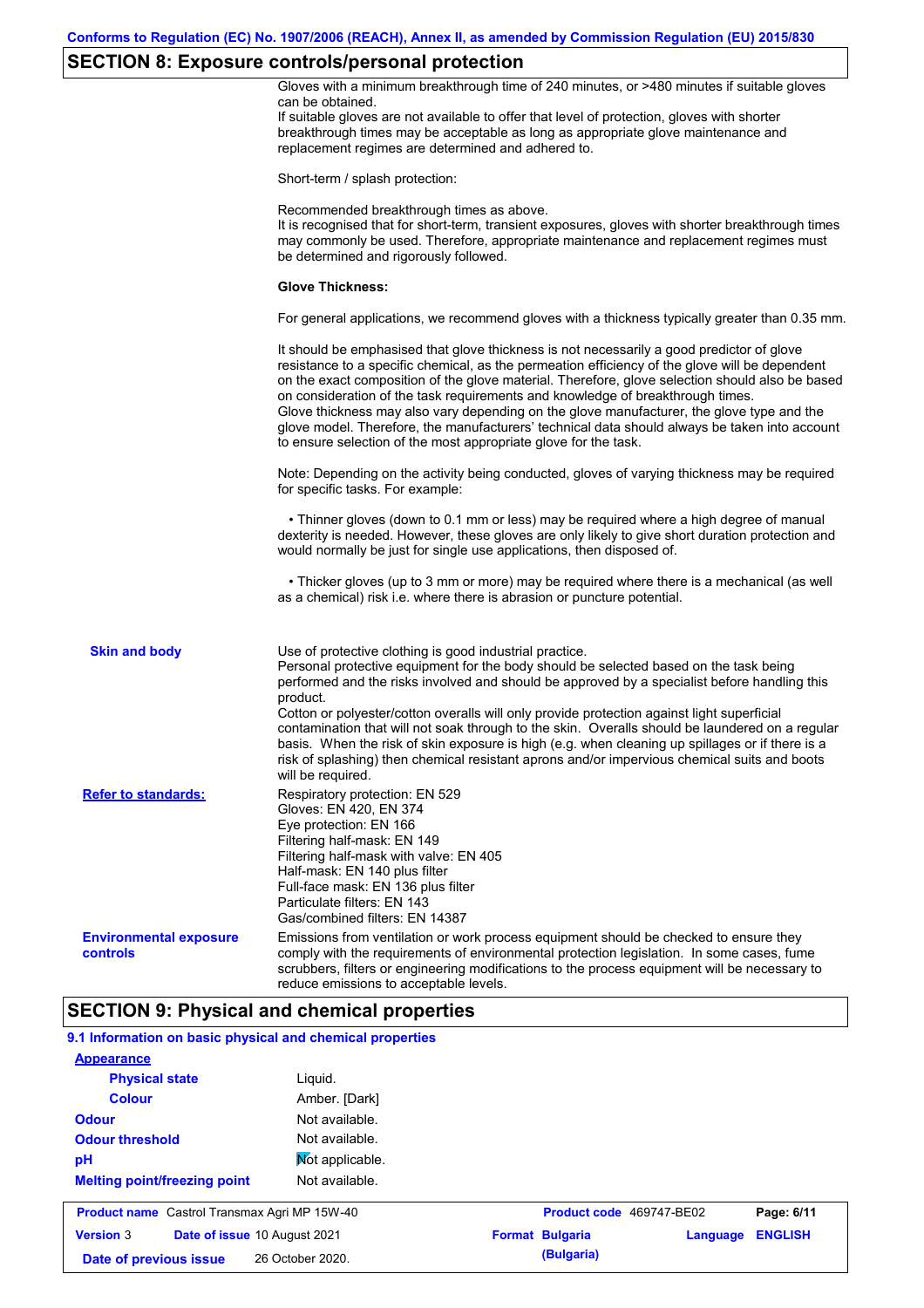# **SECTION 9: Physical and chemical properties**

| Initial boiling point and boiling<br>range             | Not available.                                                                                                                    |
|--------------------------------------------------------|-----------------------------------------------------------------------------------------------------------------------------------|
| <b>Pour point</b>                                      | -45 $^{\circ}$ C                                                                                                                  |
| <b>Flash point</b>                                     | Open cup: >200°C (>392°F) [Cleveland.]                                                                                            |
| <b>Evaporation rate</b>                                | Not available.                                                                                                                    |
| <b>Flammability (solid, gas)</b>                       | Not available.                                                                                                                    |
| <b>Upper/lower flammability or</b><br>explosive limits | Not available.                                                                                                                    |
| <b>Vapour pressure</b>                                 | Not available.                                                                                                                    |
| <b>Vapour density</b>                                  | Not available.                                                                                                                    |
| <b>Relative density</b>                                | Not available.                                                                                                                    |
| <b>Density</b>                                         | $<$ 1000 kg/m <sup>3</sup> (<1 g/cm <sup>3</sup> ) at 15 <sup>°</sup> C                                                           |
| <b>Solubility(ies)</b>                                 | insoluble in water.                                                                                                               |
| <b>Partition coefficient: n-octanol/</b><br>water      | Not available.                                                                                                                    |
| <b>Auto-ignition temperature</b>                       | Not available.                                                                                                                    |
| <b>Decomposition temperature</b>                       | Not available.                                                                                                                    |
| <b>Viscosity</b>                                       | Kinematic: 95 mm <sup>2</sup> /s (95 cSt) at 40 $^{\circ}$ C<br>Kinematic: 13.3 mm <sup>2</sup> /s (13.3 cSt) at 100 $^{\circ}$ C |
| <b>Explosive properties</b>                            | Not available.                                                                                                                    |
| <b>Oxidising properties</b>                            | Not available.                                                                                                                    |

#### **9.2 Other information**

No additional information.

## **SECTION 10: Stability and reactivity**

| <b>10.1 Reactivity</b>                            | No specific test data available for this product. Refer to Conditions to avoid and Incompatible<br>materials for additional information.                                |
|---------------------------------------------------|-------------------------------------------------------------------------------------------------------------------------------------------------------------------------|
| <b>10.2 Chemical stability</b>                    | The product is stable.                                                                                                                                                  |
| <b>10.3 Possibility of</b><br>hazardous reactions | Under normal conditions of storage and use, hazardous reactions will not occur.<br>Under normal conditions of storage and use, hazardous polymerisation will not occur. |
| <b>10.4 Conditions to avoid</b>                   | Avoid all possible sources of ignition (spark or flame).                                                                                                                |
| <b>10.5 Incompatible materials</b>                | Reactive or incompatible with the following materials: oxidising materials.                                                                                             |
| <b>10.6 Hazardous</b><br>decomposition products   | Under normal conditions of storage and use, hazardous decomposition products should not be<br>produced.                                                                 |

## **SECTION 11: Toxicological information**

## **11.1 Information on toxicological effects**

| 11.1 milomaalon on toxicological enects                                      |                                |                                                                                           |                          |          |                |
|------------------------------------------------------------------------------|--------------------------------|-------------------------------------------------------------------------------------------|--------------------------|----------|----------------|
| <b>Acute toxicity estimates</b>                                              |                                |                                                                                           |                          |          |                |
| Not available.                                                               |                                |                                                                                           |                          |          |                |
| <b>Information on likely</b><br>routes of exposure                           |                                | Routes of entry anticipated: Dermal, Inhalation.                                          |                          |          |                |
| <b>Potential acute health effects</b>                                        |                                |                                                                                           |                          |          |                |
| <b>Inhalation</b>                                                            | pressure.                      | Vapour inhalation under ambient conditions is not normally a problem due to low vapour    |                          |          |                |
| <b>Ingestion</b>                                                             |                                | No known significant effects or critical hazards.                                         |                          |          |                |
| <b>Skin contact</b>                                                          |                                | Defatting to the skin. May cause skin dryness and irritation.                             |                          |          |                |
| Eye contact                                                                  |                                | Not classified as an eye irritant. Based on data available for this or related materials. |                          |          |                |
| Symptoms related to the physical, chemical and toxicological characteristics |                                |                                                                                           |                          |          |                |
| <b>Inhalation</b>                                                            | decomposition products occurs. | May be harmful by inhalation if exposure to vapour, mists or fumes resulting from thermal |                          |          |                |
| <b>Ingestion</b>                                                             | No specific data.              |                                                                                           |                          |          |                |
| <b>Product name</b> Castrol Transmax Agri MP 15W-40                          |                                |                                                                                           | Product code 469747-BE02 |          | Page: 7/11     |
| <b>Version 3</b><br>Date of issue 10 August 2021                             |                                |                                                                                           | <b>Format Bulgaria</b>   | Language | <b>ENGLISH</b> |

**Date of previous issue (Bulgaria)** 26 October 2020.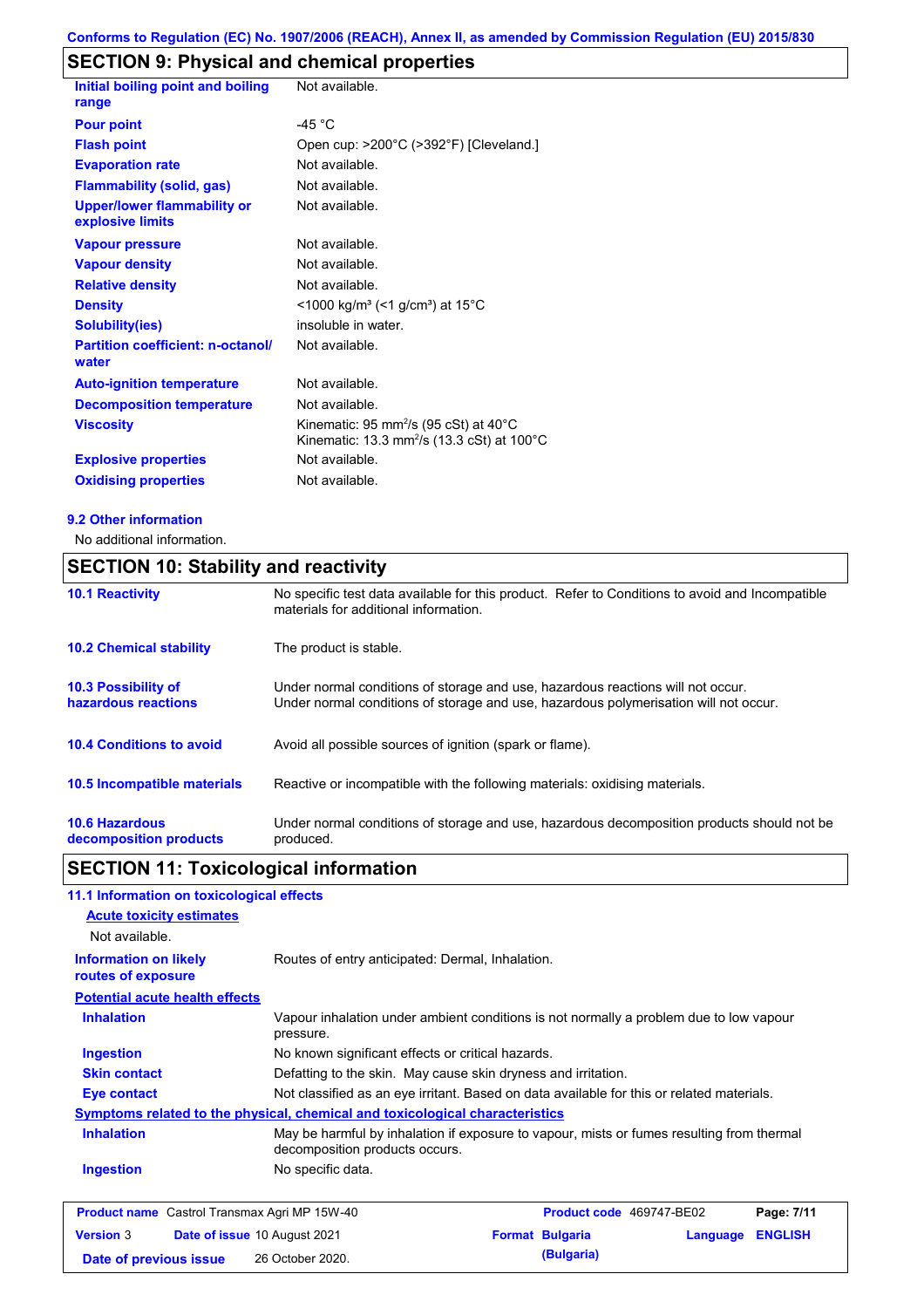## **SECTION 11: Toxicological information**

| <b>Skin contact</b>                     | Adverse symptoms may include the following:<br>irritation                                                                                                                                                                                                                                                                                                                                                       |
|-----------------------------------------|-----------------------------------------------------------------------------------------------------------------------------------------------------------------------------------------------------------------------------------------------------------------------------------------------------------------------------------------------------------------------------------------------------------------|
|                                         | dryness<br>cracking                                                                                                                                                                                                                                                                                                                                                                                             |
| <b>Eye contact</b>                      | No specific data.                                                                                                                                                                                                                                                                                                                                                                                               |
|                                         | Delayed and immediate effects as well as chronic effects from short and long-term exposure                                                                                                                                                                                                                                                                                                                      |
| <b>Inhalation</b>                       | Overexposure to the inhalation of airborne droplets or aerosols may cause irritation of the<br>respiratory tract.                                                                                                                                                                                                                                                                                               |
| <b>Ingestion</b>                        | Ingestion of large quantities may cause nausea and diarrhoea.                                                                                                                                                                                                                                                                                                                                                   |
| <b>Skin contact</b>                     | Prolonged or repeated contact can defat the skin and lead to irritation and/or dermatitis.                                                                                                                                                                                                                                                                                                                      |
| Eye contact                             | Potential risk of transient stinging or redness if accidental eye contact occurs.                                                                                                                                                                                                                                                                                                                               |
| <b>Potential chronic health effects</b> |                                                                                                                                                                                                                                                                                                                                                                                                                 |
| <b>General</b>                          | <b>USED ENGINE OILS</b><br>Combustion products resulting from the operation of internal combustion engines contaminate<br>engine oils during use. Used engine oil may contain hazardous components which have the<br>potential to cause skin cancer. Frequent or prolonged contact with all types and makes of used<br>engine oil must therefore be avoided and a high standard of personal hygiene maintained. |
| <b>Carcinogenicity</b>                  | No known significant effects or critical hazards.                                                                                                                                                                                                                                                                                                                                                               |
| <b>Mutagenicity</b>                     | No known significant effects or critical hazards.                                                                                                                                                                                                                                                                                                                                                               |
| <b>Developmental effects</b>            | No known significant effects or critical hazards.                                                                                                                                                                                                                                                                                                                                                               |
| <b>Fertility effects</b>                | No known significant effects or critical hazards.                                                                                                                                                                                                                                                                                                                                                               |

## **SECTION 12: Ecological information**

## **12.1 Toxicity Environmental hazards** Not classified as dangerous

#### **12.2 Persistence and degradability**

Expected to be biodegradable.

#### **12.3 Bioaccumulative potential**

This product is not expected to bioaccumulate through food chains in the environment.

| <b>12.4 Mobility in soil</b>                            |                                                                      |
|---------------------------------------------------------|----------------------------------------------------------------------|
| <b>Soil/water partition</b><br><b>coefficient (Koc)</b> | Not available.                                                       |
| <b>Mobility</b>                                         | Spillages may penetrate the soil causing ground water contamination. |

#### **12.5 Results of PBT and vPvB assessment**

Product does not meet the criteria for PBT or vPvB according to Regulation (EC) No. 1907/2006, Annex XIII.

| 12.6 Other adverse effects          |                                                                                                                           |
|-------------------------------------|---------------------------------------------------------------------------------------------------------------------------|
| <b>Other ecological information</b> | Spills may form a film on water surfaces causing physical damage to organisms. Oxygen<br>transfer could also be impaired. |

## **SECTION 13: Disposal considerations**

#### **13.1 Waste treatment methods**

#### **Product**

**Methods of disposal**

Where possible, arrange for product to be recycled. Dispose of via an authorised person/ licensed waste disposal contractor in accordance with local regulations.

#### **Hazardous waste** Yes.

**European waste catalogue (EWC)**

| Waste code | <b>Waste designation</b>                                         |
|------------|------------------------------------------------------------------|
| 13 02 05*  | Imineral-based non-chlorinated engine, gear and lubricating oils |
| $130110*$  | Imineral based non-chlorinated hydraulic oils                    |

However, deviation from the intended use and/or the presence of any potential contaminants may require an alternative waste disposal code to be assigned by the end user.

#### **Packaging Methods**

| of disposal | Where possible, arrange for product to be recycled. Dispose of via an authorised person/ |
|-------------|------------------------------------------------------------------------------------------|
|             | licensed waste disposal contractor in accordance with local regulations.                 |

| <b>Product name</b> Castrol Transmax Agri MP 15W-40 |  | <b>Product code</b> 469747-BE02     |  | Page: 8/11             |                  |  |
|-----------------------------------------------------|--|-------------------------------------|--|------------------------|------------------|--|
| <b>Version 3</b>                                    |  | <b>Date of issue 10 August 2021</b> |  | <b>Format Bulgaria</b> | Language ENGLISH |  |
| Date of previous issue                              |  | 26 October 2020.                    |  | (Bulgaria)             |                  |  |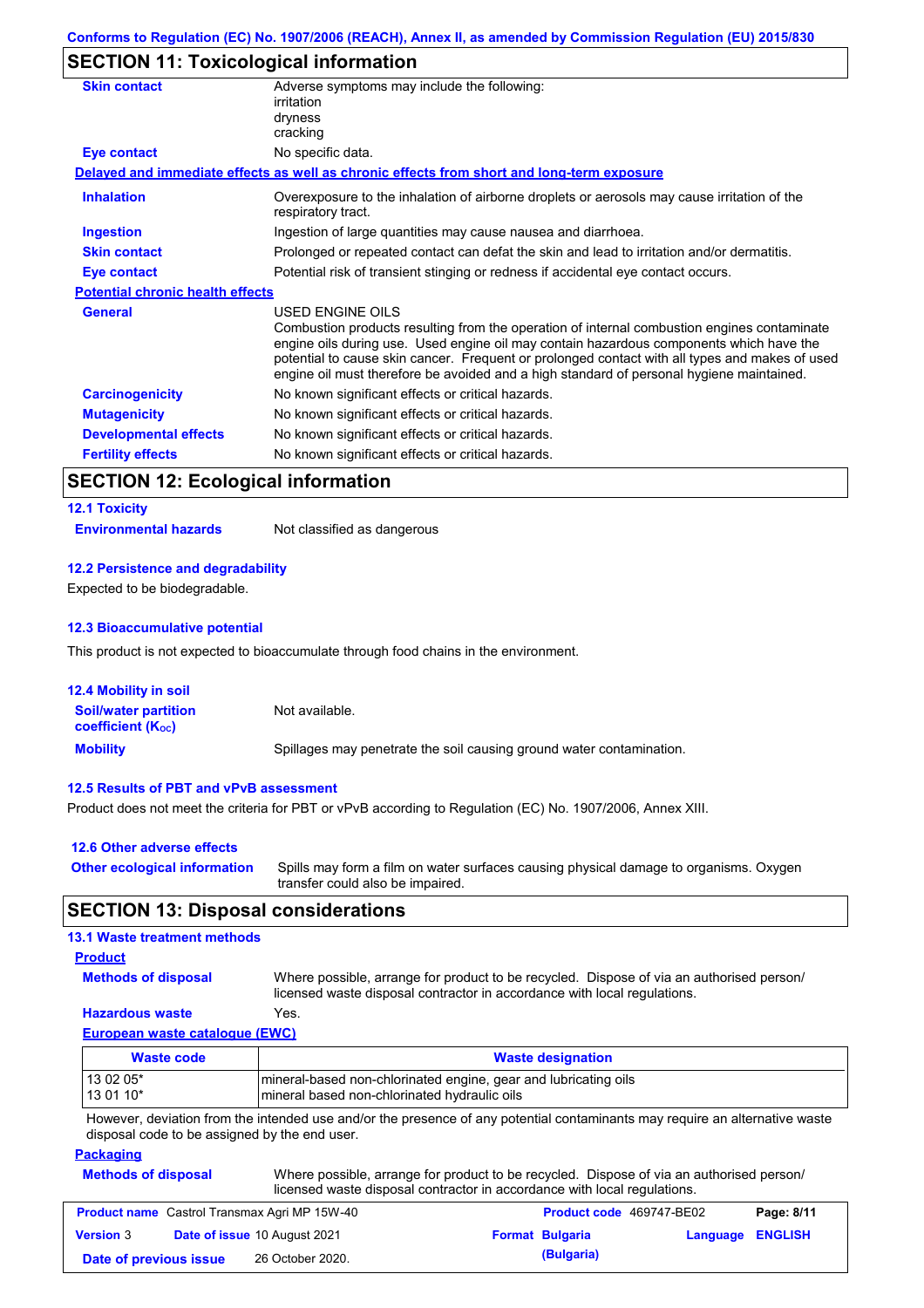## **SECTION 13: Disposal considerations**

| <b>Special precautions</b> |
|----------------------------|
|----------------------------|

This material and its container must be disposed of in a safe way. Care should be taken when handling emptied containers that have not been cleaned or rinsed out. Empty containers or liners may retain some product residues. Empty containers represent a fire hazard as they may contain flammable product residues and vapour. Never weld, solder or braze empty containers. Avoid dispersal of spilt material and runoff and contact with soil, waterways, drains and sewers. **References** Commission 2014/955/EU Directive 2008/98/EC

## **SECTION 14: Transport information**

|                                                | <b>ADR/RID</b> | <b>ADN</b>     | <b>IMDG</b>    | <b>IATA</b>    |
|------------------------------------------------|----------------|----------------|----------------|----------------|
| 14.1 UN number                                 | Not regulated. | Not regulated. | Not regulated. | Not regulated. |
| 14.2 UN proper<br>shipping name                |                |                |                |                |
| <b>14.3 Transport</b><br>hazard class(es)      |                |                |                |                |
| <b>14.4 Packing</b><br>group                   |                |                |                |                |
| 14.5<br><b>Environmental</b><br><b>hazards</b> | No.            | No.            | No.            | No.            |
| <b>Additional</b><br>information               |                |                |                |                |

**14.6 Special precautions for user** Not available.

**14.7 Transport in bulk according to IMO instruments** Not available.

## **SECTION 15: Regulatory information**

|                                                                                                                                                          | 15.1 Safety, health and environmental regulations/legislation specific for the substance or mixture                            |                          |          |                |  |
|----------------------------------------------------------------------------------------------------------------------------------------------------------|--------------------------------------------------------------------------------------------------------------------------------|--------------------------|----------|----------------|--|
| EU Regulation (EC) No. 1907/2006 (REACH)                                                                                                                 |                                                                                                                                |                          |          |                |  |
| <b>Annex XIV - List of substances subject to authorisation</b>                                                                                           |                                                                                                                                |                          |          |                |  |
| <b>Annex XIV</b>                                                                                                                                         |                                                                                                                                |                          |          |                |  |
| None of the components are listed.                                                                                                                       |                                                                                                                                |                          |          |                |  |
| <b>Substances of very high concern</b>                                                                                                                   |                                                                                                                                |                          |          |                |  |
| None of the components are listed.                                                                                                                       |                                                                                                                                |                          |          |                |  |
| EU Regulation (EC) No. 1907/2006 (REACH)                                                                                                                 |                                                                                                                                |                          |          |                |  |
| <b>Annex XVII - Restrictions</b><br>on the manufacture.<br>placing on the market<br>and use of certain<br>dangerous substances,<br>mixtures and articles | Not applicable.                                                                                                                |                          |          |                |  |
| <b>Other regulations</b>                                                                                                                                 |                                                                                                                                |                          |          |                |  |
| <b>REACH Status</b>                                                                                                                                      | The company, as identified in Section 1, sells this product in the EU in compliance with the<br>current requirements of REACH. |                          |          |                |  |
| <b>United States inventory</b><br>(TSCA 8b)                                                                                                              | All components are active or exempted.                                                                                         |                          |          |                |  |
| <b>Australia inventory (AICS)</b>                                                                                                                        | All components are listed or exempted.                                                                                         |                          |          |                |  |
| <b>Canada inventory</b>                                                                                                                                  | All components are listed or exempted.                                                                                         |                          |          |                |  |
| <b>China inventory (IECSC)</b>                                                                                                                           | All components are listed or exempted.                                                                                         |                          |          |                |  |
| <b>Japan inventory (ENCS)</b>                                                                                                                            | All components are listed or exempted.                                                                                         |                          |          |                |  |
| <b>Korea inventory (KECI)</b>                                                                                                                            | All components are listed or exempted.                                                                                         |                          |          |                |  |
| <b>Product name</b> Castrol Transmax Agri MP 15W-40                                                                                                      |                                                                                                                                | Product code 469747-BE02 |          | Page: 9/11     |  |
| Date of issue 10 August 2021<br><b>Version 3</b>                                                                                                         |                                                                                                                                | <b>Format Bulgaria</b>   | Language | <b>ENGLISH</b> |  |

**Date of previous issue (Bulgaria)** 26 October 2020.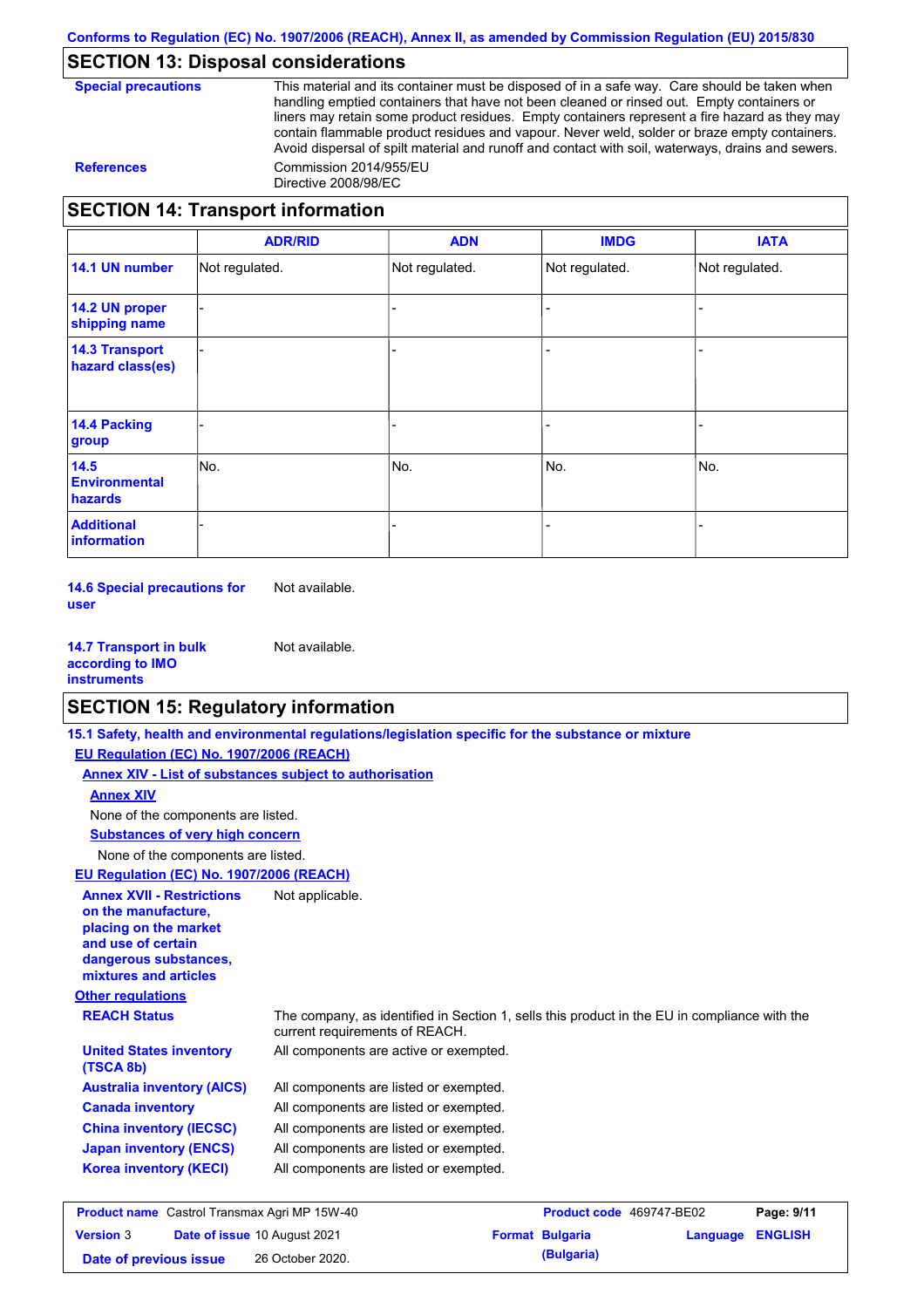# **SECTION 15: Regulatory information**

| <b>Philippines inventory</b><br>(PICCS)                         | All components are listed or exempted. |
|-----------------------------------------------------------------|----------------------------------------|
| <b>Taiwan Chemical</b><br><b>Substances Inventory</b><br>(TCSI) | All components are listed or exempted. |
| Ozone depleting substances (1005/2009/EU)                       |                                        |
|                                                                 |                                        |
| Not listed.                                                     |                                        |
| Prior Informed Consent (PIC) (649/2012/EU)<br>Not listed.       |                                        |
| <b>EU - Water framework directive - Priority substances</b>     |                                        |
| None of the components are listed.                              |                                        |
| <b>Seveso Directive</b>                                         |                                        |
| This product is not controlled under the Seveso Directive.      |                                        |
|                                                                 |                                        |
|                                                                 |                                        |

| <b>15.2 Chemical safety</b> | A Chemical Safety Assessment has been carried out for one or more of the substances within  |
|-----------------------------|---------------------------------------------------------------------------------------------|
| assessment                  | this mixture. A Chemical Safety Assessment has not been carried out for the mixture itself. |

## **SECTION 16: Other information**

| <b>Abbreviations and acronyms</b>                   | Inland Waterway                                                                          | ADN = European Provisions concerning the International Carriage of Dangerous Goods by    |             |  |  |  |
|-----------------------------------------------------|------------------------------------------------------------------------------------------|------------------------------------------------------------------------------------------|-------------|--|--|--|
|                                                     |                                                                                          | ADR = The European Agreement concerning the International Carriage of Dangerous Goods by |             |  |  |  |
|                                                     | Road                                                                                     |                                                                                          |             |  |  |  |
|                                                     | $ATE = Acute Toxicity Estimate$                                                          |                                                                                          |             |  |  |  |
|                                                     | BCF = Bioconcentration Factor                                                            |                                                                                          |             |  |  |  |
|                                                     | CAS = Chemical Abstracts Service                                                         |                                                                                          |             |  |  |  |
|                                                     | CLP = Classification, Labelling and Packaging Regulation [Regulation (EC) No. 1272/2008] |                                                                                          |             |  |  |  |
|                                                     | CSA = Chemical Safety Assessment                                                         |                                                                                          |             |  |  |  |
|                                                     | CSR = Chemical Safety Report                                                             |                                                                                          |             |  |  |  |
|                                                     | DMEL = Derived Minimal Effect Level                                                      |                                                                                          |             |  |  |  |
|                                                     | DNEL = Derived No Effect Level                                                           |                                                                                          |             |  |  |  |
|                                                     |                                                                                          | EINECS = European Inventory of Existing Commercial chemical Substances                   |             |  |  |  |
|                                                     | ES = Exposure Scenario                                                                   |                                                                                          |             |  |  |  |
|                                                     | EUH statement = CLP-specific Hazard statement                                            |                                                                                          |             |  |  |  |
|                                                     | EWC = European Waste Catalogue                                                           |                                                                                          |             |  |  |  |
|                                                     |                                                                                          | GHS = Globally Harmonized System of Classification and Labelling of Chemicals            |             |  |  |  |
|                                                     | IATA = International Air Transport Association                                           |                                                                                          |             |  |  |  |
|                                                     | IBC = Intermediate Bulk Container                                                        |                                                                                          |             |  |  |  |
|                                                     | <b>IMDG = International Maritime Dangerous Goods</b>                                     |                                                                                          |             |  |  |  |
|                                                     | LogPow = logarithm of the octanol/water partition coefficient                            |                                                                                          |             |  |  |  |
|                                                     |                                                                                          | MARPOL = International Convention for the Prevention of Pollution From Ships, 1973 as    |             |  |  |  |
|                                                     | modified by the Protocol of 1978. ("Marpol" = marine pollution)                          |                                                                                          |             |  |  |  |
|                                                     | OECD = Organisation for Economic Co-operation and Development                            |                                                                                          |             |  |  |  |
|                                                     | PBT = Persistent, Bioaccumulative and Toxic                                              |                                                                                          |             |  |  |  |
|                                                     | <b>PNEC = Predicted No Effect Concentration</b>                                          |                                                                                          |             |  |  |  |
|                                                     |                                                                                          | REACH = Registration, Evaluation, Authorisation and Restriction of Chemicals Regulation  |             |  |  |  |
|                                                     | [Regulation (EC) No. 1907/2006]                                                          |                                                                                          |             |  |  |  |
|                                                     |                                                                                          | RID = The Regulations concerning the International Carriage of Dangerous Goods by Rail   |             |  |  |  |
|                                                     | RRN = REACH Registration Number                                                          |                                                                                          |             |  |  |  |
|                                                     | SADT = Self-Accelerating Decomposition Temperature                                       |                                                                                          |             |  |  |  |
|                                                     | SVHC = Substances of Very High Concern                                                   |                                                                                          |             |  |  |  |
|                                                     | STOT-RE = Specific Target Organ Toxicity - Repeated Exposure                             |                                                                                          |             |  |  |  |
|                                                     | STOT-SE = Specific Target Organ Toxicity - Single Exposure                               |                                                                                          |             |  |  |  |
|                                                     | TWA = Time weighted average                                                              |                                                                                          |             |  |  |  |
|                                                     | UN = United Nations                                                                      |                                                                                          |             |  |  |  |
|                                                     | UVCB = Complex hydrocarbon substance                                                     |                                                                                          |             |  |  |  |
|                                                     | VOC = Volatile Organic Compound                                                          |                                                                                          |             |  |  |  |
|                                                     | vPvB = Very Persistent and Very Bioaccumulative                                          |                                                                                          |             |  |  |  |
|                                                     |                                                                                          | Varies = may contain one or more of the following 64741-88-4 / RRN 01-2119488706-23,     |             |  |  |  |
|                                                     |                                                                                          | 64741-89-5 / RRN 01-2119487067-30, 64741-95-3 / RRN 01-2119487081-40, 64741-96-4/ RRN    |             |  |  |  |
|                                                     |                                                                                          | 01-2119483621-38, 64742-01-4 / RRN 01-2119488707-21, 64742-44-5 / RRN                    |             |  |  |  |
|                                                     |                                                                                          | 01-2119985177-24, 64742-45-6, 64742-52-5 / RRN 01-2119467170-45, 64742-53-6 / RRN        |             |  |  |  |
|                                                     |                                                                                          | 01-2119480375-34, 64742-54-7 / RRN 01-2119484627-25, 64742-55-8 / RRN                    |             |  |  |  |
|                                                     |                                                                                          | 01-2119487077-29, 64742-56-9 / RRN 01-2119480132-48, 64742-57-0 / RRN                    |             |  |  |  |
|                                                     |                                                                                          | 01-2119489287-22, 64742-58-1, 64742-62-7 / RRN 01-2119480472-38, 64742-63-8,             |             |  |  |  |
|                                                     |                                                                                          | 64742-65-0 / RRN 01-2119471299-27, 64742-70-7 / RRN 01-2119487080-42, 72623-85-9 /       |             |  |  |  |
| <b>Product name</b> Castrol Transmax Agri MP 15W-40 |                                                                                          | Product code 469747-BE02                                                                 | Page: 10/11 |  |  |  |
|                                                     |                                                                                          |                                                                                          |             |  |  |  |

|                        | <b>Product name</b> Castrol Transmax Agri MP 15W-40 | <b>Product code</b> 469747-BE02 |                  | Page: 10/11 |
|------------------------|-----------------------------------------------------|---------------------------------|------------------|-------------|
| <b>Version 3</b>       | <b>Date of issue 10 August 2021</b>                 | <b>Format Bulgaria</b>          | Language ENGLISH |             |
| Date of previous issue | 26 October 2020.                                    | (Bulgaria)                      |                  |             |